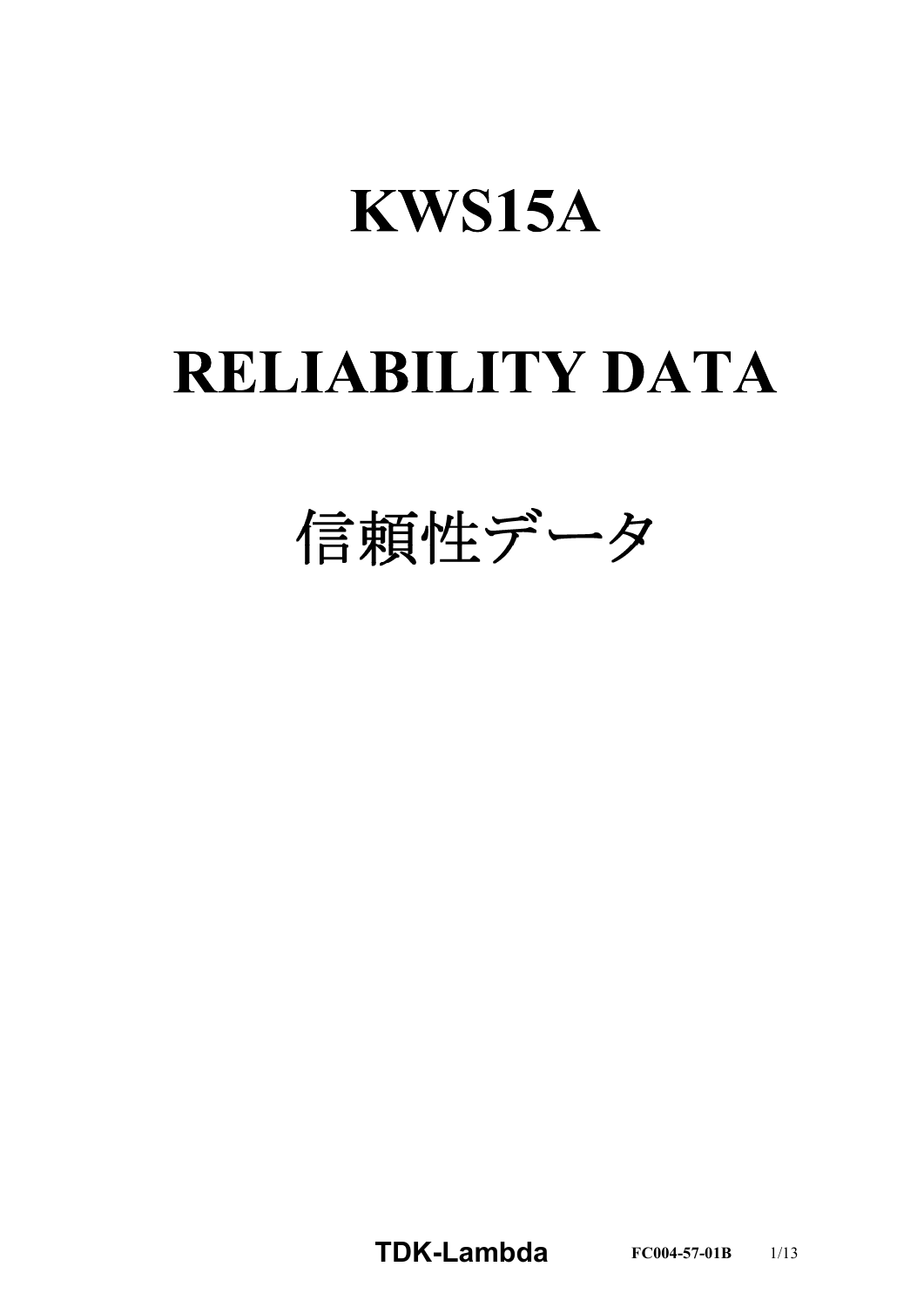## **INDEX**

| ۰, |
|----|

|                                                               | $3 - 4$ |
|---------------------------------------------------------------|---------|
| 2. 部品ディレーティング Component Derating …………………………………………             | $5 - 7$ |
| 3. 主要部品温度上昇值 Main Components Temperature Rise △T List ………………… | 8       |
| 4. 電解コンデンサ推定寿命計算値 Electrolytic Capacitor Lifetime ……………………    | 9       |
| 5. アブノーマル試験 Abnormal Test …………………………………………………                 | 10      |
|                                                               | 11      |
| 7. ノイズシミュレート試験 Noise Simulate Test …………………………………………           | 12      |
| 8. 熱衝擊試験 Thermal Shock Test ………………………………………………………             | 13      |

\* 試験結果は、代表データでありますが、全ての製品はほぼ同等な特性を示します。 従いまして、以下の結果は参考値とお考え願います。

Test results are typical data. Nevertheless the following results are considered to be reference data because all units have nearly the same characteristics.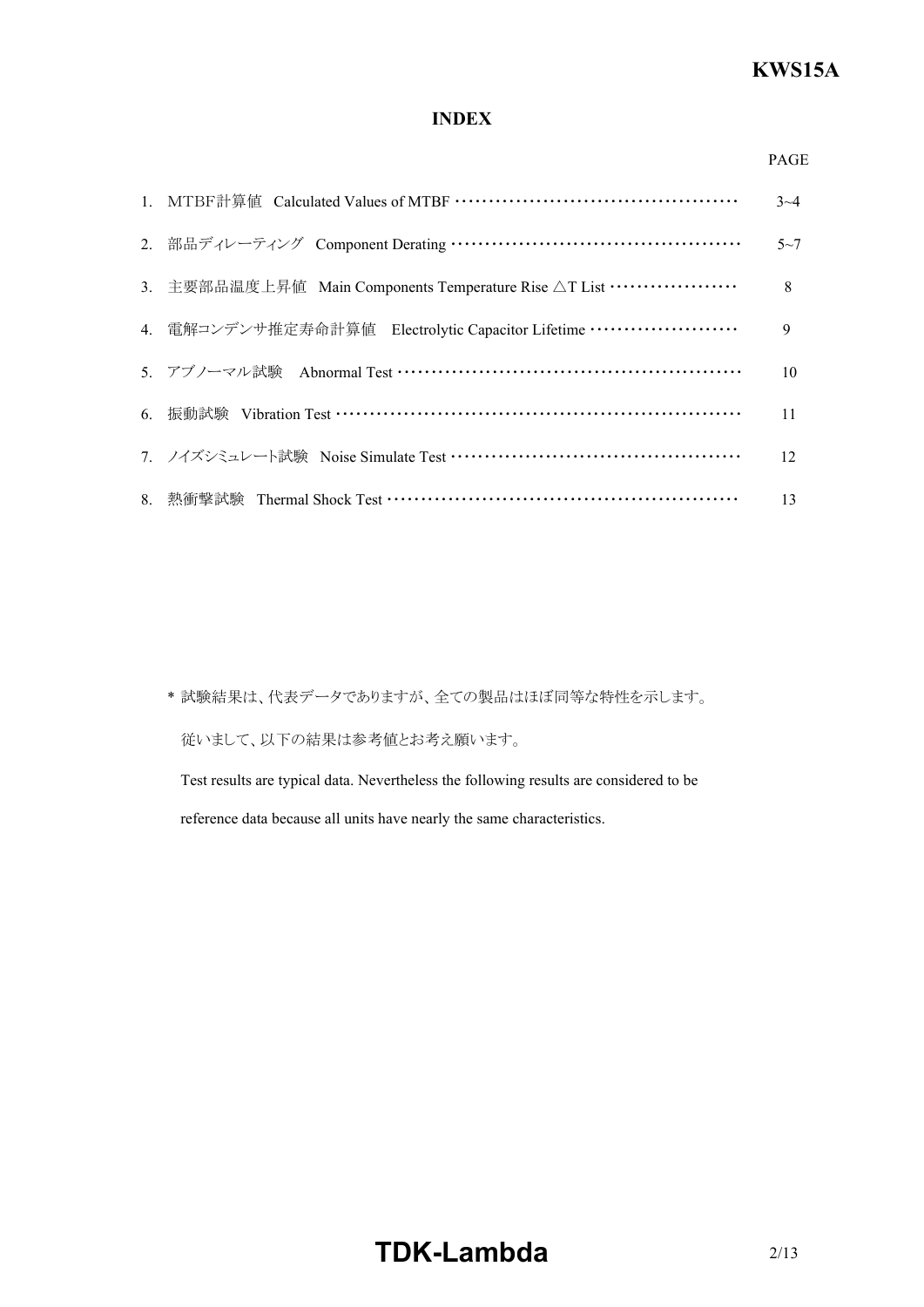## *RWS 50B600B Series* **KWS15A**

## **1. MTBF Calculated Values of MTBF**

#### **(1) MTBF Parts stress reliability projection MTBF**

#### **MODEL : KWS15A-24**

#### **算出方法 Calculating Method**

Telcordiaの部品ストレス解析法(\*1)で算出されています。

故障率λssは、それぞれの部品ごとに電気ストレスと動作温度によって決定されます。 Calculated based on parts stress reliability projection of Telcordia (\*1). Individual failure rate  $\lambda_{SS}$  is calculated by the electric stress and temperature rise of the each part.

> \*1: Telcordia document "Reliability Prediction Procedure for Electronic Equipment" (Document number SR-332, Issue3)

<算出式>

$$
MTBF = \frac{1}{\lambda_{equip}} = \frac{1}{\pi_E \sum_{i=1}^{m} (N_i \cdot \lambda_{ssi})} \times 10^9 \quad \text{iff} \quad \text{(Hours)}
$$
\n
$$
\lambda_{ssi} = \lambda_{Gi} \cdot \pi_{Qi} \cdot \pi_{Si} \cdot \pi_{Ti}
$$

| $\lambda_{\rm equip}$   | : 全機器故障率(FITs) Total equipment failure rate (FITs = Failures in 10 <sup>9</sup> hours) |
|-------------------------|----------------------------------------------------------------------------------------|
| $\lambda_{\mathrm{G}i}$ | :i 番目の部品に対する基礎故障率 Generic failure rate for the ith part                                |
| $\pi_{\text{O}i}$       | :i 番目の部品に対する品質ファクタ Quality factor for the ith part                                     |
| $\pi_{\text{Si}}$       | :i 番目の部品に対するストレスファクタ Stress factor for the ith part                                    |
| $\pi_{Ti}$              | :i 番目の部品に対する温度ファクタ Temperature factor for the ith part                                 |
| $\boldsymbol{m}$        | : 異なる部品の数 Number of different part types                                               |
| $N_i$                   | :i 番目の部品の個数 Quantity of ith part type                                                  |
| $\pi_F$                 | :機器の環境ファクタ Equipment environmental factor                                              |

#### **MTBF MTBF Values**

| 条件 Conditions                |                                 |                          |                                       |
|------------------------------|---------------------------------|--------------------------|---------------------------------------|
| ・入力電圧<br>: 230VAC            |                                 | ・出力電圧、電流                 | : $24VDC$ , 0.7A (100%)               |
| Input voltage                |                                 | Output voltage & current |                                       |
| ・環境ファクタ :GB (Ground, Benign) |                                 | ・取付方法                    | :標準取付 A                               |
| Environmental factor         |                                 |                          | Mounting method : Standard mounting A |
| SR-332, Issue3               |                                 |                          |                                       |
|                              | $MTBF(Ta=25^{\circ}\text{C})$ = | 8,202,502                | 時間<br>(Hours)                         |
|                              |                                 |                          |                                       |
|                              | TBF(Ta=4)                       | 3.653.665                | 時間<br>'Hours)                         |

# **TDK-Lambda** 3/13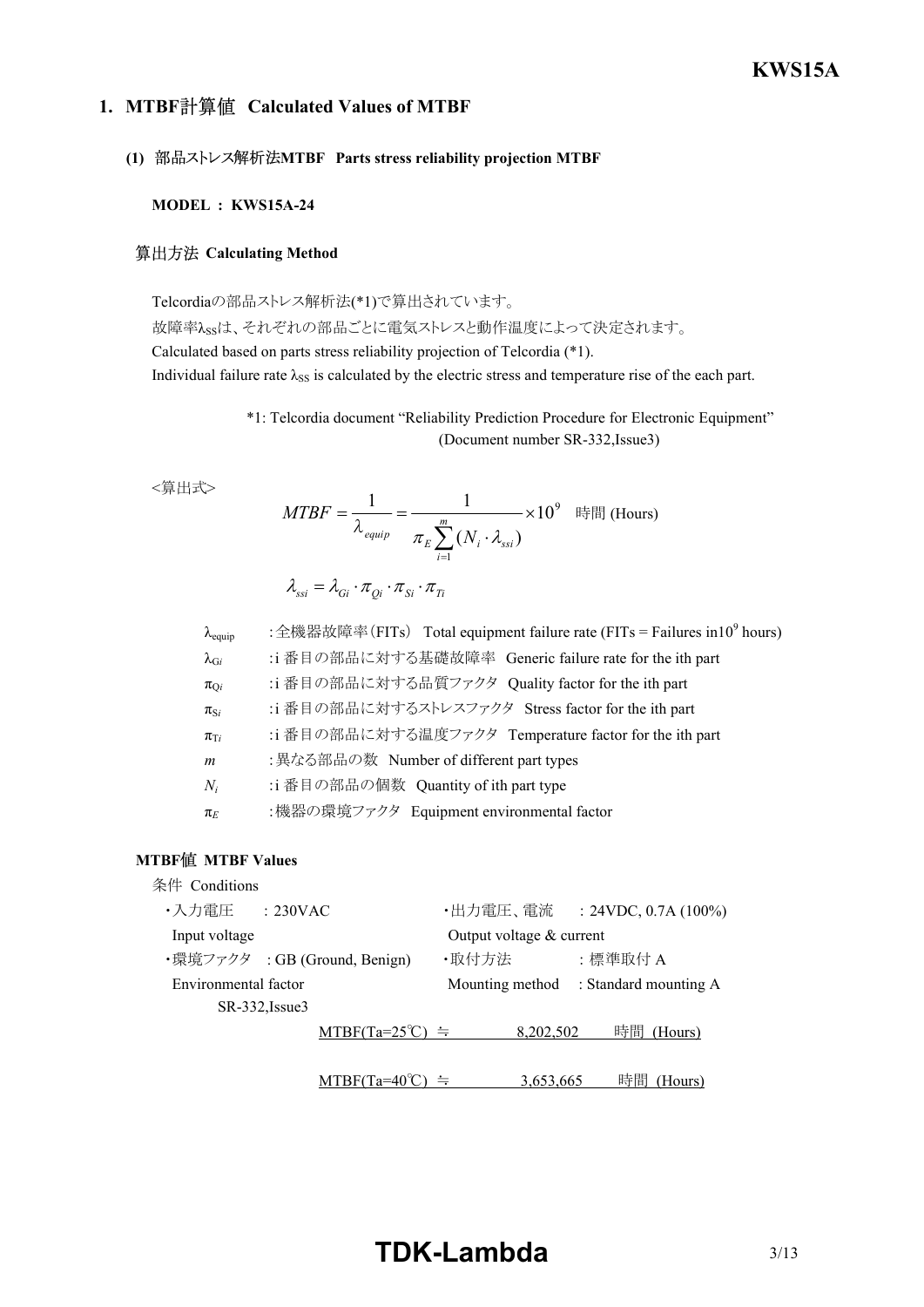#### **(2) MTBF Part count reliability projection MTBF**

#### **MODEL : KWS15A-24**

#### **算出方法 Calculating Method**

JEITA (RCR-9102B)の部品点数法で算出されています。 それぞれの部品ごとに、部品故障率λGが与えられ、各々の点数によって決定されます。 Calculated based on part count reliability projection of JEITA (RCR-9102B). Individual failure rates  $\lambda_G$  is given to each part and MTBF is calculated by the count of each part.

<算出式>

$$
MTBF = \frac{1}{\lambda_{\text{equip}}} \times 10^6 = \frac{1}{\sum_{i=1}^n n_i (\lambda_{\text{c}} \pi_{\text{Q}})_i} \times 10^6 \text{ }\text{iff}\text{ }\text{[Hours)}
$$

| $\lambda_{\text{equip}}$ | $\pm$ 全機器故障率 (故障数 / $10^6$ 時間)                                 |
|--------------------------|----------------------------------------------------------------|
|                          | Total Equipment Failure Rate (Failure / 10 <sup>6</sup> Hours) |

- $\lambda_G$  : i 番目の同属部品に対する故障率 (故障数 / 10 $^6$ 時間) Generic Failure Rate for The ith Generic Part (Failure / 10<sup>6</sup>Hours)
- $n_i$ : i 番目の同属部品の個数 Quantity of ith Generic Part
- n : 異なった同属部品のカテゴリーの数 Number of Different Generic Part Categories
- $\pi_{Q}$  : i 番目の同属部品に対する品質ファクタ $(\pi_{Q}=1)$ Generic Quality Factor for The ith Generic Part  $(\pi_0=1)$

#### **MTBF MTBF Values**

GF : 地上、固定 (Ground, Fixed)

#### RCR-9102B

MTBF ≒ 498,355 時間 (Hours)

# **TDK-Lambda** 4/13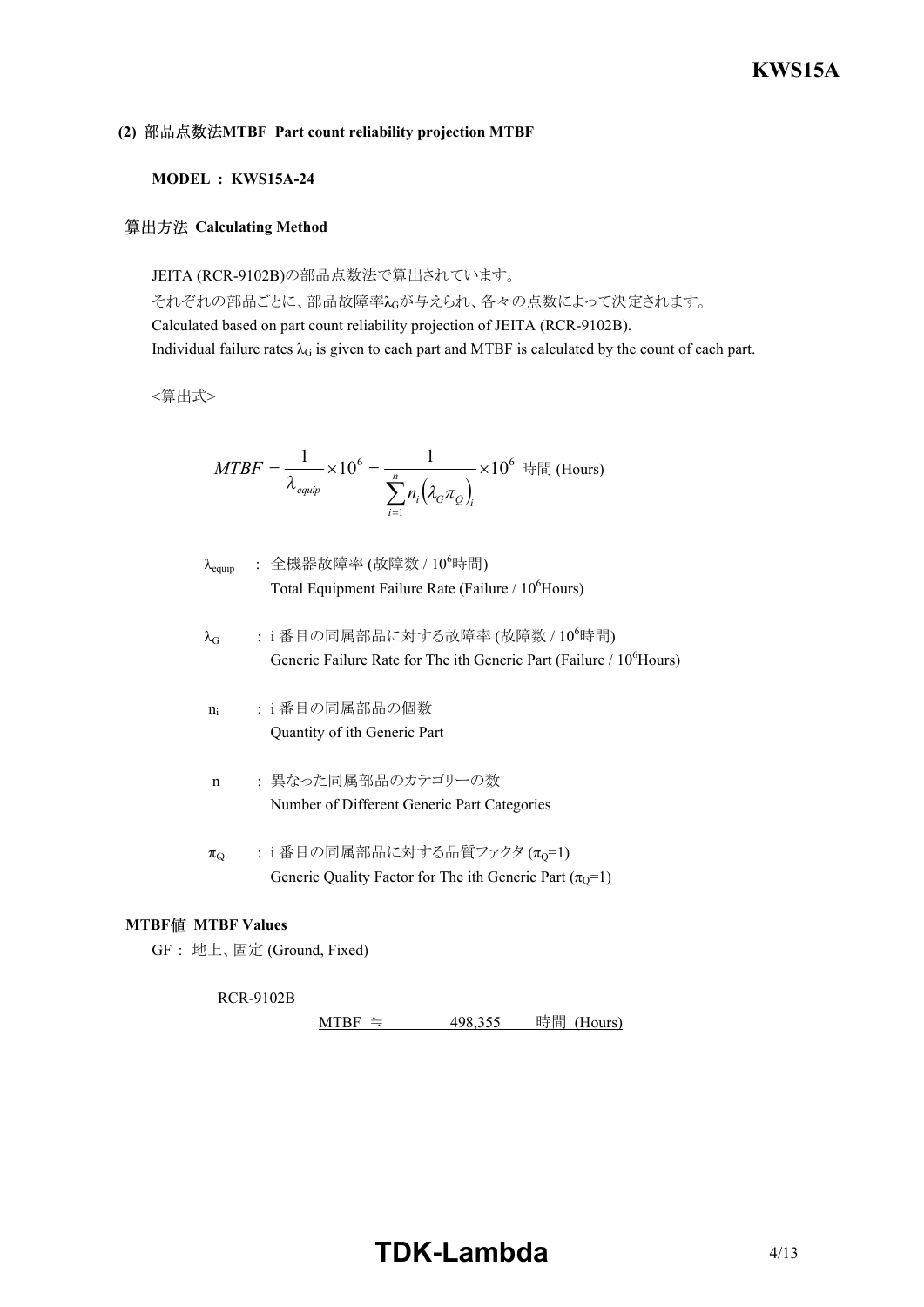## **2. 部品ディレーティング Components Derating**

#### **MODEL : KWS15A-5**

#### **(1) Calculating Method**

(a) 測定方法 Measuring method

| 取付方法            | :標準取付 : A               | 周囲温度                     | $:45^{\circ}$ C      |  |  |
|-----------------|-------------------------|--------------------------|----------------------|--|--|
| Mounting method | Standard mounting : $A$ | Ambient temperature      |                      |  |  |
| 入力電圧            | $: 100, 200$ VAC        | 出力電圧、電流                  | : 5VDC, 3A $(100\%)$ |  |  |
| Input voltage   |                         | Output voltage & current |                      |  |  |

(b) 半導体 Semiconductors

ケース温度、消費電力、熱抵抗より使用状態の接合点温度を求め最大定格、接合点温度との比較を 求めました。

Compared with maximum junction temperature and actual one which is calculated based on case temperature, power dissipation and thermal impedance.

(c) IC、抵抗、コンデンサ等 IC, Resistors, Capacitors, etc.

周囲温度、使用状態、消費電力など、個々の値は設計基準内に入っています。 Ambient temperature, operating condition, power dissipation and so on are within derating criteria.

(d) 熱抵抗算出方法 Calculating method of thermal impedance

$$
\theta j - c = \frac{Tj(max) - Tc}{Pj(max)} \qquad \theta j - l = \frac{Tj(max) - Tl}{Pj(max)}
$$

Tc : ディレーティングの始まるケース温度 一般に25°C

Case Temperature at Start Point of Derating;  $25^{\circ}$ C in General

Tl : ディレーティングの始まるリード温度 一般に25°C Lead Temperature at Start Point of Derating;  $25^{\circ}$ C in General

Pj(max) : 最大接合点(チャネル)損失 (Pch(max)) Maximum Junction (channel) Dissipation

Tj(max) : 最大接合点(チャネル)温度 (Tch(max)) Maximum Junction (channel) Temperature

#### θjc : 接合点(チャネル)からケースまでの熱抵抗

- $(\theta$ ch-c) Thermal Impedance between Junction (channel) and Case
- θj-l : 接合点(チャネル)からリードまでの熱抵抗
- $(\theta$ ch-l) Thermal Impedance between Junction (channel) and Lead

# **TDK-Lambda** 5/13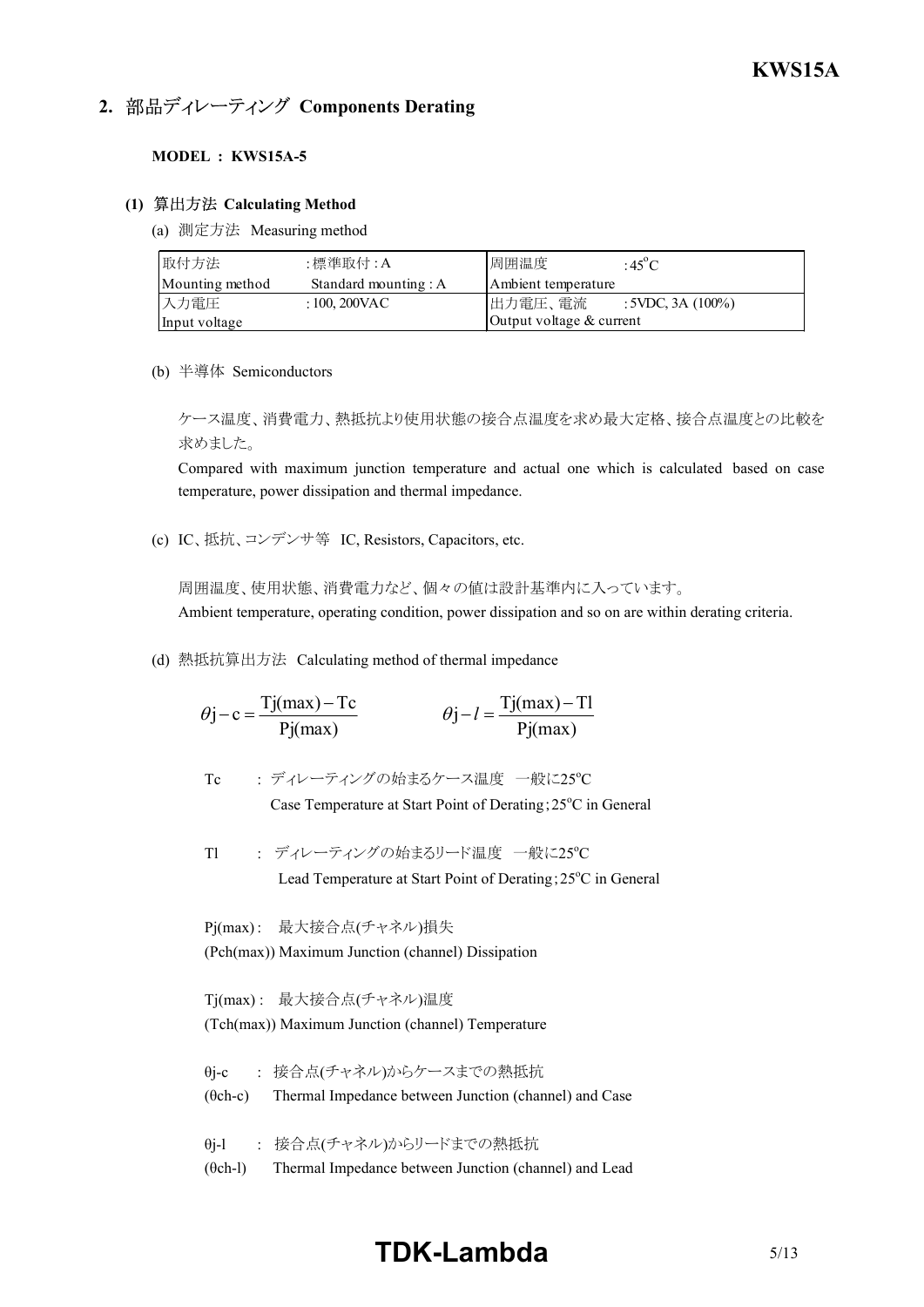| 部品番号<br>Location No. | $V$ in = 100VAC                                   | $Load = 100\%$                | $Ta = 45^{\circ}C$ |
|----------------------|---------------------------------------------------|-------------------------------|--------------------|
| Q101                 | Tj (max) = $150 °C$                               | $\theta$ j-c = 3.4 °C/W       |                    |
| IPD65R950C6          | $Pd = 0.63 W$                                     | $\Delta Tc = 64.6$ °C         | $Tc = 109.6 °C$    |
| <b>INFINEON</b>      | $Tj = Tc + ((\theta j - c) \times Pd) = 111.7$ °C |                               |                    |
|                      | $D.F. = 74.5 \%$                                  |                               |                    |
| D <sub>10</sub> 1    | $Ti$ (max) = 150 °C                               | $\theta$ j-l = 25 °C/W        |                    |
| ABS8                 | $Pd = 0.31 W$                                     | $\Delta Tl$ = 49.8 °C         | $T = 94.8 °C$      |
| <b>TSC</b>           | $Tj = Tl + ((\theta j - l) \times Pd) = 102.6 °C$ |                               |                    |
|                      | $D.F. = 68.4\%$                                   |                               |                    |
| D <sub>102</sub>     | $Ti$ (max) = 175 °C                               | $\theta$ j-l = 25 °C/W        |                    |
| S1JL                 | $Pd = 0.03 W$                                     | $\Delta T l = 56.6 °C$        | $T1 = 101.6 °C$    |
| <b>TSC</b>           | $Tj = T1 + ((\theta j - 1) \times Pd) = 102.4 °C$ |                               |                    |
|                      | $D.F. = 58.5 \%$                                  |                               |                    |
| D <sub>103</sub>     | Tj (max) = $150 °C$                               | $\theta$ j-l = 35 °C/W        |                    |
| <b>ES1DL</b>         | $Pd = 0.07 W$                                     | $\Delta T l = 53.2$ °C        | $TI = 98.2 °C$     |
| <b>TSC</b>           | $Tj = T1 + ((\theta j - 1) \times Pd) = 100.7 °C$ |                               |                    |
|                      | $D.F. = 67.1 \%$                                  |                               |                    |
| D51                  | $Ti$ (max) = 150 °C                               | $\theta$ j-c = 1.0 °C/W       |                    |
| TP869C06R            | $Pd = 1.66 W$                                     | $\Delta Tc = 68.0$ °C         | $Tc = 113.0 °C$    |
| <b>FUJI ELECTRIC</b> | $Tj = Tc + ((\theta j - c) \times Pd) = 114.7$ °C |                               |                    |
|                      | $D.F. = 76.4\%$                                   |                               |                    |
| A201                 | $Ti$ (max) = 150 °C                               | $\theta$ j-c = 50 °C/W        |                    |
| <b>TL431RN3</b>      | $Pd = 0.003 W$                                    | $\Delta Tc = 47.4$ °C         | $Tc = 92.4$ °C     |
| <b>CYS</b>           | $Tj = Tc + ((\theta j - c) \times Pd) = 92.6$ °C  |                               |                    |
|                      | $D.F. = 61.7\%$                                   |                               |                    |
| <b>PC101</b>         | $Ti$ (max) = 125 °C                               | $\theta$ j-c = 0.25 °C/mW     |                    |
| <b>TLP291</b>        | $Pd = 2.69$ mW                                    | $\Delta Tc = 52.3 \text{ °C}$ | $Tc = 97.3$ °C     |
| <b>TOSHIBA</b>       | $Tj = Tc + ((\theta j - c) \times Pd) = 98.0$ °C  |                               |                    |
|                      | $D.F. = 78.4\%$                                   |                               |                    |

**(2) 部品ディレーティング表 Component Derating List**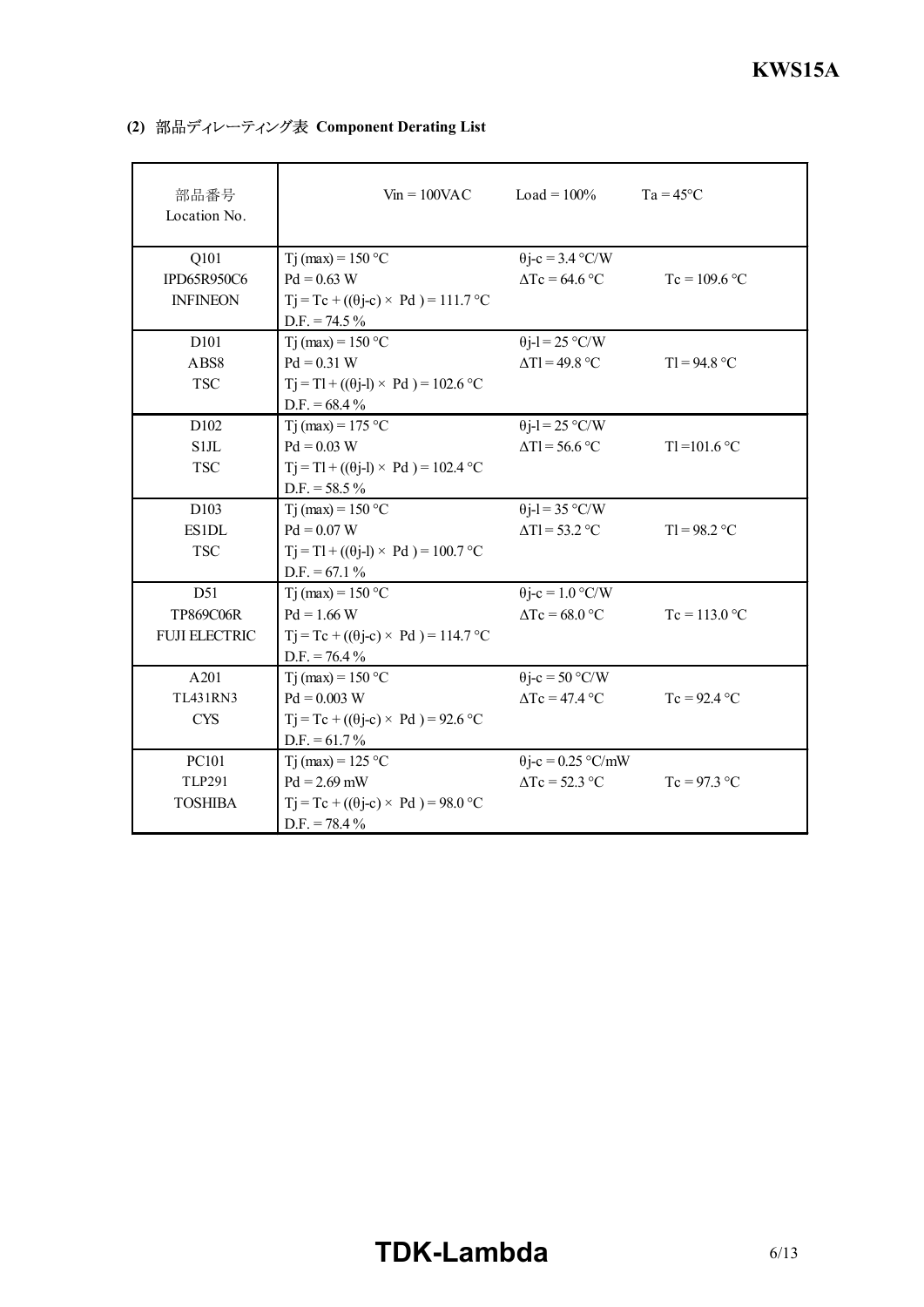| 部品番号<br>Location No.    | $V_{\text{in}} = 200 \text{VAC}$                  | $Load = 100\%$                                  | $Ta = 45^{\circ}C$ |
|-------------------------|---------------------------------------------------|-------------------------------------------------|--------------------|
| Q101                    | T <sub>j</sub> (max) = $150 °C$                   | $\theta$ j-c = 3.4 °C/W                         |                    |
| <b>IPD65R950C6</b>      | $Pd = 0.94 W$                                     | $\Delta Tc = 55.8 °C$                           | $Tc = 100.8 °C$    |
| <b>INFINEON</b>         | $Tj = Tc + ((\theta j - c) \times Pd) = 104.0$ °C |                                                 |                    |
|                         | $D.F. = 69.3 \%$                                  |                                                 |                    |
| D <sub>101</sub>        | $Ti$ (max) = 150 °C                               | $\theta$ j-l = 25 °C/W                          |                    |
| ABS8                    | $Pd = 0.19 W$                                     | $\Delta T l = 36.8 °C$                          | $T1 = 81.8 °C$     |
| <b>TSC</b>              | $Tj = T1 + ((\theta j - 1) \times Pd) = 86.6$ °C  |                                                 |                    |
|                         | $D.F. = 57.7\%$                                   |                                                 |                    |
| D <sub>102</sub>        | T <sub>j</sub> (max) = 175 °C                     | $\theta$ j-l = 25 °C/W                          |                    |
| <b>S1JL</b>             | $Pd = 0.022 W$                                    | $\Delta T l$ = 46.1 °C                          | $TI = 91.1 °C$     |
| <b>TSC</b>              | $Tj = Tl + ((\theta j - l) \times Pd) = 91.7$ °C  |                                                 |                    |
|                         | $D.F. = 52.4\%$                                   |                                                 |                    |
| D <sub>103</sub>        | Tj (max) = $150 °C$                               | $\theta$ j-l = 35 °C/W                          |                    |
| <b>ES1DL</b>            | $Pd = 0.06 W$                                     | $\Delta T l$ = 45.5 °C                          | $T = 90.5 °C$      |
| <b>TSC</b>              | $Tj = Tl + ((\theta j - l) \times Pd) = 92.6$ °C  |                                                 |                    |
|                         | $D.F. = 61.7\%$                                   |                                                 |                    |
| D51                     | Tj (max) = $150 °C$                               | $\theta$ j-c = 1.0 °C/W                         |                    |
| <b>TP869C06R</b>        | $Pd = 1.69 W$                                     | $\Delta Tc = 67.8$ °C                           | $T_c = 112.8 °C$   |
| <b>FUJI ELECTRIC</b>    | $Tj = Tc + ((\theta j - c) \times Pd) = 114.5 °C$ |                                                 |                    |
|                         | $D.F. = 76.3\%$                                   |                                                 |                    |
| A201<br><b>TL431RN3</b> | $Ti$ (max) = 150 °C<br>$Pd = 0.0032$ W            | $\theta$ j-c = 50 °C/W<br>$\Delta Tc = 44.6$ °C | $Tc = 89.6 °C$     |
|                         |                                                   |                                                 |                    |
| <b>CYS</b>              | $Tj = Tc + ((\theta j - c) \times Pd) = 89.8$ °C  |                                                 |                    |
| PC101                   | $D.F. = 59.9\%$<br>$Ti$ (max) = 125 °C            | $\theta$ j-c = 0.25 °C/mW                       |                    |
| <b>TLP291</b>           | $Pd = 2.61$ mW                                    | $\Delta Tc = 47.8$ °C                           | $Tc = 92.8 °C$     |
| <b>TOSHIBA</b>          | $Tj = Tc + ((\theta j - c) \times Pd) = 93.5$ °C  |                                                 |                    |
|                         | $D.F. = 74.8\%$                                   |                                                 |                    |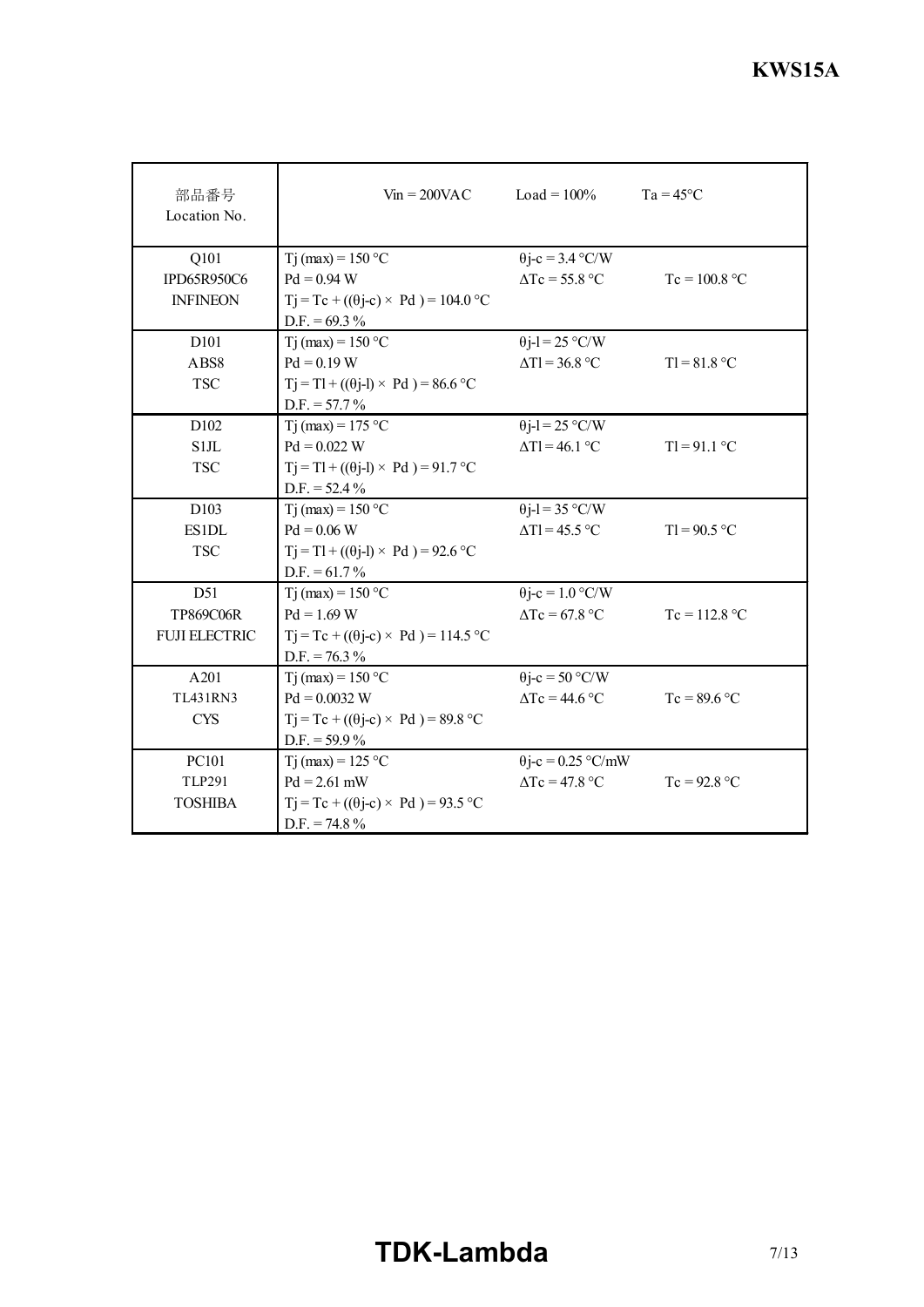#### *INSTRUCTION MANUAL* 3. 主要部品温度上昇值 Main Components Temperature Rise  $\Delta T$  List

#### **MODEL : KWS15A-5**

#### **(1) Measuring Conditions**



#### **(2) Measuring Results**

|                   |                        | $\Delta T$ Temperature Rise (°C) |                    |  |  |  |
|-------------------|------------------------|----------------------------------|--------------------|--|--|--|
|                   | 出力ディレーティング             | 100VAC                           | 200VAC             |  |  |  |
|                   | <b>Output Derating</b> |                                  | Ta= $45^{\circ}$ C |  |  |  |
| 部品番号              | 部品名                    |                                  | 取付方向               |  |  |  |
| Location No.      | Part name              |                                  | Mounting A         |  |  |  |
| Q101              | <b>MOS FET</b>         | 64.6                             | 55.8               |  |  |  |
| D <sub>10</sub> 1 | <b>BRIDGE DIODE</b>    | 49.8                             | 36.8               |  |  |  |
| D <sub>102</sub>  | <b>DIODE</b>           | 56.6                             | 46.1               |  |  |  |
| D <sub>103</sub>  | <b>DIODE</b>           | 53.2                             | 45.5               |  |  |  |
| D51               | <b>DIODE</b>           | 68.0                             | 67.8               |  |  |  |
| T <sub>1</sub>    | <b>TRANS</b>           | 56.4                             | 53.5               |  |  |  |
| L1                | <b>CHOKE COIL</b>      | 40.6                             | 31.0               |  |  |  |
| L <sub>201</sub>  | <b>CHOKE COIL</b>      | 59.8                             | 58.2               |  |  |  |
| C <sub>2</sub>    | <b>ECAP</b>            | 54.8                             | 46.7               |  |  |  |
| C <sub>208</sub>  | <b>ECAP</b>            | 54.1                             | 51.3               |  |  |  |
| A101              | <b>CHIP IC</b>         | 61.5                             | 52.2               |  |  |  |
| A201              | SHUNT REGULATOR IC     | 47.4                             | 44.6               |  |  |  |
| <b>PC101</b>      | PHOTO COUPLER          | 52.3                             | 47.8               |  |  |  |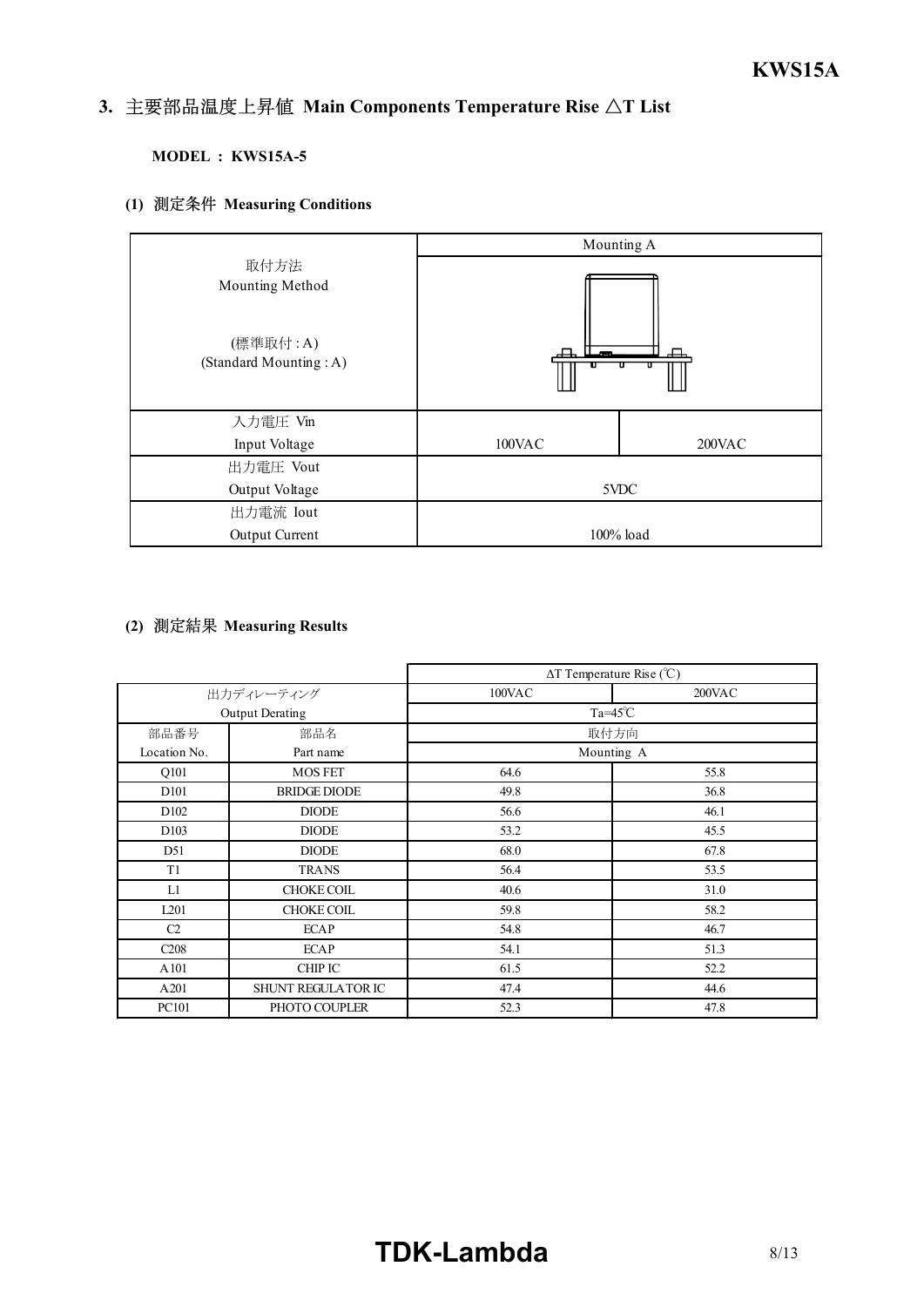**4.** 電解コンデンサ推定寿命計算値 Electrolytic Capacitor Lifetime



上記推定寿命は、弊社計算方法により算出した値であり、封口ゴムの劣化等の影響を含めておりません。 The lifetime is calculated based on our method and doesn't include the seal rubber degradation effect etc.

# **TDK-Lambda** 9/13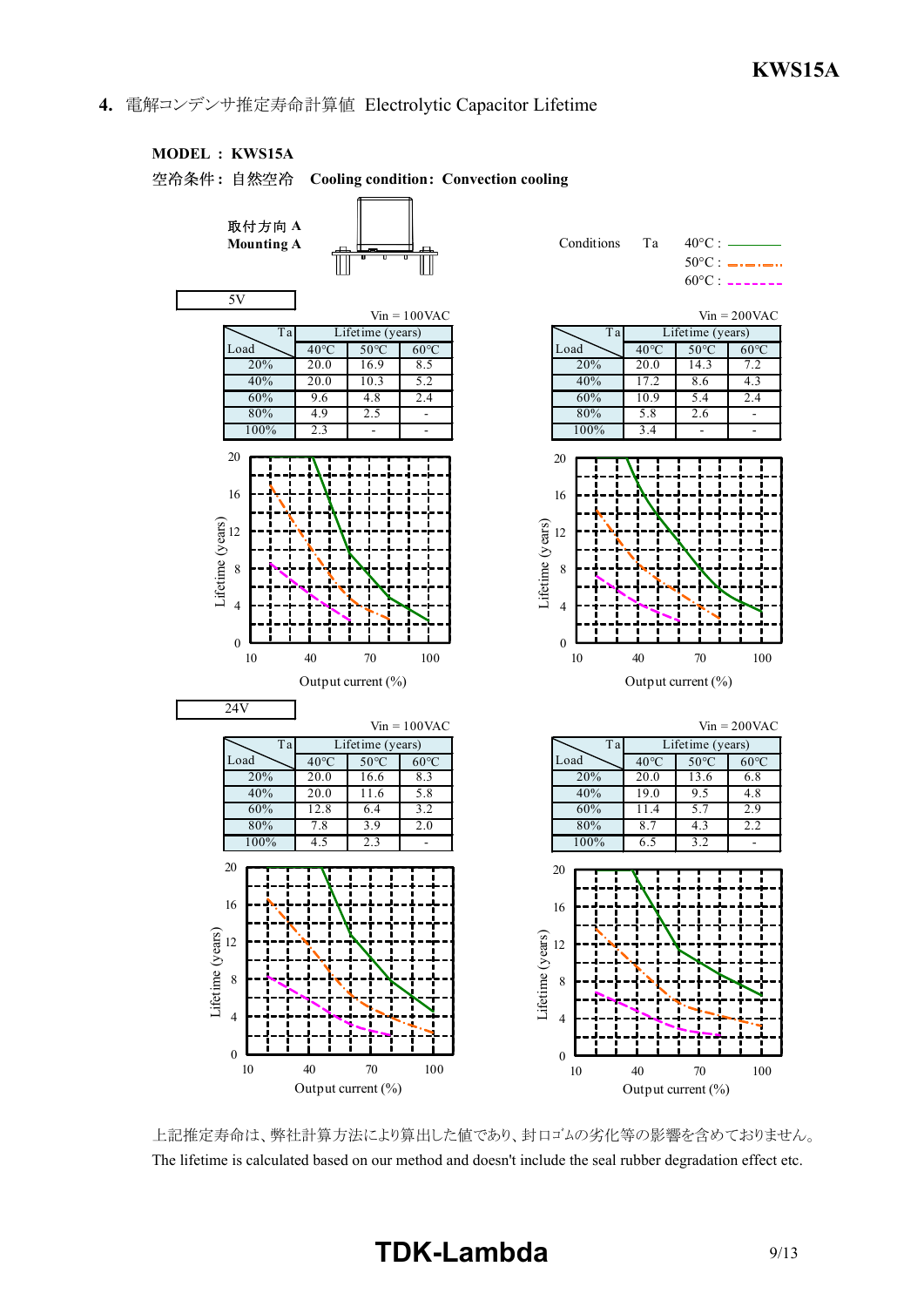## **5. アブノーマル試験 Abnormal Test**

#### **MODEL : KWS15A-5**

#### **(1) Test Conditions**

Input :  $265VAC$  Output :  $5V$ ,  $100\%$  load Ta :  $25^{\circ}C$ 

#### **(2) Test Results** (Da : Damaged)

 $\overline{\phantom{a}}$ 

|                 | Test position    |                  |                     | Test<br>mode                   | Test result |                |                 |           |         |                     |                     |                           |        |                                            |                          |                     |                        |
|-----------------|------------------|------------------|---------------------|--------------------------------|-------------|----------------|-----------------|-----------|---------|---------------------|---------------------|---------------------------|--------|--------------------------------------------|--------------------------|---------------------|------------------------|
|                 |                  |                  |                     |                                | $\rm{a}$    | $\mathbf b$    | $\mathbf c$     | ${\rm d}$ | $\rm e$ | $\mathbf f$         | g                   | $\boldsymbol{\mathrm{h}}$ | I      |                                            | k                        | 1                   |                        |
| No.             | Location<br>No.  | Test<br>point    | Short               | Open                           | $\rm{Fire}$ | ${\bf S}$ moke | $_{\rm{Burst}}$ | Smell     | Red hot | Damaged             | Fuse blown          | O.V.P.                    | O.C.P. | No output                                  | No change                | Others              | Note                   |
| $\mathbf{1}$    | C <sub>2</sub>   |                  | $\bigcirc$          |                                |             |                |                 |           |         | О                   | О                   |                           |        | $\circlearrowright$                        |                          |                     | Da: D101               |
| $\overline{2}$  |                  |                  |                     | $\circlearrowright$            |             |                |                 |           |         | $\circ$             | О                   |                           |        | $\bigcirc$                                 |                          |                     | Da: A101, Q101         |
| 3               | C50              |                  | $\bigcirc$          |                                |             |                |                 |           |         |                     |                     |                           |        |                                            |                          | $\circlearrowright$ | EMI worsen             |
| $\overline{4}$  |                  |                  |                     | $\circlearrowright$            |             |                |                 |           |         |                     |                     |                           |        |                                            |                          | $\circlearrowright$ | EMI worsen             |
| $\sqrt{5}$<br>6 | C <sub>208</sub> |                  | О                   |                                |             |                |                 |           |         |                     |                     |                           |        | О                                          |                          |                     |                        |
| $\tau$          |                  | $AC-AC$          | $\circ$             | О                              |             |                |                 |           |         |                     | $\circlearrowright$ |                           |        | $\bigcirc$                                 |                          | $\bigcirc$          | Output ripple increase |
| $\,8\,$         |                  | $AC-DC$          | $\circlearrowright$ |                                |             |                |                 |           |         | O                   | О                   |                           |        | $\circlearrowright$                        |                          |                     | Da: D101               |
| $\overline{9}$  | D101             | $DC-DC$          | О                   |                                |             |                |                 |           |         | O                   | О                   |                           |        | $\bigcirc$                                 |                          |                     | Da: D101               |
| 10              |                  | AC               |                     | О                              |             |                |                 |           |         |                     |                     |                           |        | $\circlearrowright$                        |                          |                     |                        |
| 11              |                  | $DC$             |                     | $\bigcirc$                     |             |                |                 |           |         |                     |                     |                           |        | $\bigcirc$                                 |                          |                     |                        |
| 12              |                  | $A-K$            | $\circlearrowright$ |                                |             |                |                 |           |         | $\circlearrowright$ | О                   |                           |        | $\circlearrowright$                        |                          |                     | Da: Q101               |
| 13              | D102             | $\rm A/K$        |                     | $\circlearrowright$            |             |                |                 |           |         |                     |                     |                           |        |                                            | О                        |                     |                        |
| 14              | D51              | $A-K$            | О                   |                                |             |                |                 |           |         |                     |                     |                           | О      | О                                          |                          |                     | Hiccup                 |
| 15              |                  | A/K              |                     | $\circ$                        |             |                |                 |           |         |                     |                     |                           |        | $\bigcirc$                                 |                          |                     |                        |
| 16              |                  | $D-S$            | $\circlearrowright$ |                                |             |                |                 |           |         | $\circlearrowright$ | О                   |                           |        | $\circlearrowright$                        |                          |                     | Da: D101, Z102         |
| 17              |                  | $D-G$            | О                   |                                |             |                |                 |           |         | $\circ$             | О                   |                           |        | $\circlearrowright$                        |                          |                     | Da: D101, Z102, Q101   |
| 18              | Q101             | $G-S$            | $\circlearrowright$ |                                |             |                |                 |           |         |                     |                     |                           |        | $\circlearrowright$                        |                          |                     |                        |
| 19<br>20        |                  | D<br>$\mathbf S$ |                     | $\circlearrowright$<br>$\circ$ |             |                |                 |           |         |                     |                     |                           |        | $\circ$                                    |                          |                     |                        |
| 21              |                  | ${\bf G}$        |                     | $\circlearrowright$            |             |                |                 |           |         | $\circ$             | O                   |                           |        | $\circlearrowright$<br>$\circlearrowright$ |                          |                     | Da: D101               |
| $\overline{22}$ |                  | $1 - 2$          | $\circlearrowright$ |                                |             |                |                 |           |         |                     |                     |                           |        | $\bigcirc$                                 |                          |                     |                        |
| 23              |                  | $2 - 3$          | $\circlearrowright$ |                                |             |                |                 |           |         |                     |                     |                           |        | $\circlearrowright$                        |                          |                     |                        |
| 24              |                  | $3 - 4$          | $\circ$             |                                |             |                |                 |           |         |                     |                     |                           |        | $\bigcirc$                                 |                          |                     |                        |
| 25              |                  | $5 - 6$          | $\bigcirc$          |                                |             |                |                 |           |         |                     |                     |                           |        |                                            | О                        |                     |                        |
| 26              |                  | $6 - 7$          | $\circ$             |                                |             |                |                 |           |         |                     |                     |                           |        |                                            | 0                        |                     |                        |
| 27              |                  | $7 - 8$          | $\bigcirc$          |                                |             |                |                 |           |         |                     |                     |                           |        | $\circlearrowright$                        |                          |                     |                        |
| 28              | A101             | $\mathbf{1}$     |                     | $\circlearrowright$            |             |                |                 |           |         |                     |                     |                           |        | $\circlearrowright$                        |                          |                     |                        |
| 29              |                  | $\mathbf{2}$     |                     | $\circlearrowright$            |             |                |                 |           |         |                     |                     | О                         |        |                                            |                          | O                   | Hiccup                 |
| 30              |                  | $\mathfrak{Z}$   |                     | $\circlearrowright$            |             |                |                 |           |         |                     |                     |                           |        | О                                          |                          |                     |                        |
| 31<br>32        |                  | $\overline{4}$   |                     | $\circ$                        |             |                |                 |           |         |                     |                     |                           |        | $\bigcirc$                                 |                          |                     |                        |
| 33              |                  | 5<br>6           |                     | $\circ$<br>$\circlearrowright$ |             |                |                 |           |         |                     |                     |                           |        |                                            | $\circlearrowright$<br>O | O                   | Can not restart        |
| 34              |                  | $\tau$           |                     | $\circ$                        |             |                |                 |           |         |                     |                     |                           |        | О                                          |                          |                     |                        |
| 35              |                  | 8                |                     | $\bigcirc$                     |             |                |                 |           |         |                     |                     |                           |        | $\bigcirc$                                 |                          |                     |                        |
| 36              |                  | $1 - 2$          | $\circ$             |                                |             |                |                 |           |         |                     |                     |                           |        |                                            |                          | $\circlearrowright$ | Hiccup                 |
| 37              |                  | $3-4$            | О                   |                                |             |                |                 |           |         | $\circ$             | O                   |                           |        | $\circlearrowright$                        |                          |                     | Da: D101               |
| 38              |                  | $4 - 5$          | $\bigcirc$          |                                |             |                |                 |           |         | $\circ$             | $\bigcirc$          |                           |        | $\bigcirc$                                 |                          |                     | Da: D101               |
| 39              |                  | $3 - 5$          | $\circ$             |                                |             |                |                 |           |         | $\circlearrowright$ | $\bigcirc$          |                           |        | $\circ$                                    |                          |                     | Da: D101, Q101         |
| 40              | $\rm T1$         | $6,7 - 8,9$      | $\circ$             |                                |             |                |                 |           |         |                     |                     |                           |        | $\bigcirc$                                 |                          |                     |                        |
| 41              |                  | $\mathbf{1}$     |                     | $\circ$                        |             |                |                 |           |         |                     |                     |                           |        |                                            |                          | $\circlearrowright$ | Hiccup                 |
| 42              |                  | $\overline{3/5}$ |                     | $\bigcirc$                     |             |                |                 |           |         |                     |                     |                           |        | $\circlearrowright$                        |                          |                     |                        |
| 43              |                  | 6/7              |                     | $\circ$                        |             |                |                 |           |         |                     |                     |                           |        | $\circlearrowright$                        |                          |                     |                        |
| 44              |                  | $1-2$            | $\bigcirc$          |                                |             |                |                 |           |         |                     | $\bigcirc$          |                           |        | $\circlearrowright$                        |                          |                     |                        |
| 45<br>46        | L1               | $3-4$<br>1/2     | О                   | $\bigcirc$                     |             |                |                 |           |         |                     | $\circlearrowright$ |                           |        | $\circ$<br>$\circlearrowright$             |                          |                     |                        |
| 47              |                  | 3/4              |                     | $\bigcirc$                     |             |                |                 |           |         |                     |                     |                           |        | $\circ$                                    |                          |                     |                        |
|                 |                  |                  |                     |                                |             |                |                 |           |         |                     |                     |                           |        |                                            |                          |                     |                        |

# **TDK-Lambda** 10/13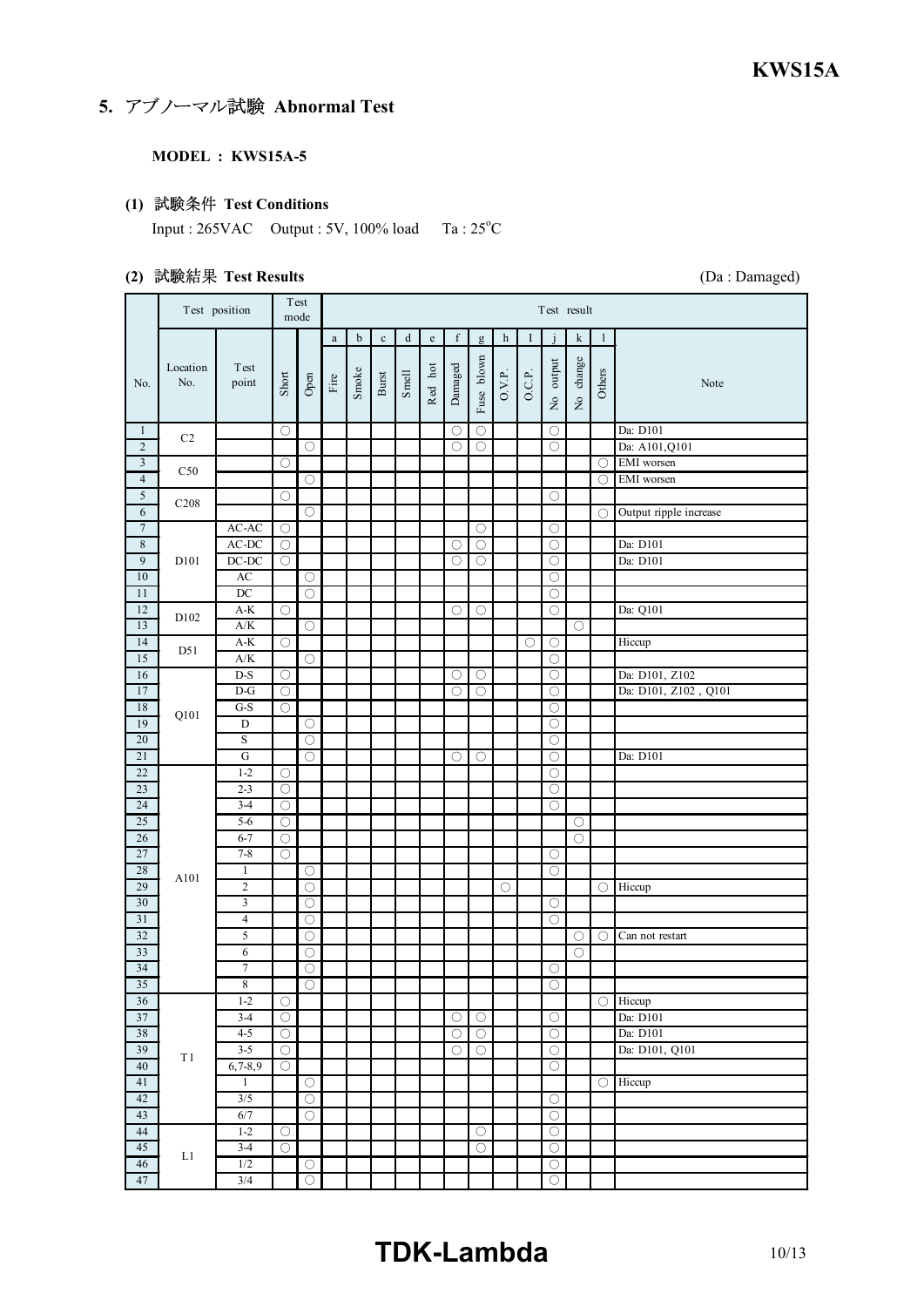## **6. Vibration Test**

#### **MODEL : KWS15A**

#### **(1) Vibration Test Class**

掃引振動数耐久試験 Frequency variable endurance test

#### **(2) Equipment Used**

SHINKEN (株) 製 G14701 SHINKEN CORP.

#### **(3) Test Conditions**

| · 周波数範囲         | : $10 \sim 55$ Hz                             | ・振動方向       | X, Y, Z     |
|-----------------|-----------------------------------------------|-------------|-------------|
| Sweep frequency |                                               | Direction   |             |
| · 掃引時間          | : 1.0分間                                       | ・試験時間       | :各方向共 1時間   |
| Sweep time      | $1.0$ min                                     | Sweep count | 1 hour each |
| ・振幅             | : $-\bar{x}$ 1.65mm <sub>p-p</sub> (Max. 10G) |             |             |
| Amplitude       | Constant                                      |             |             |

#### **(4) Test Method**



#### **(5) Acceptable Conditions**

1.破損しない事

Not to be broken.

- 2.試験後の出力に異常がない事 No abnormal output after test.
- **(6) Test Results**

合格 OK

# **TDK-Lambda** 11/13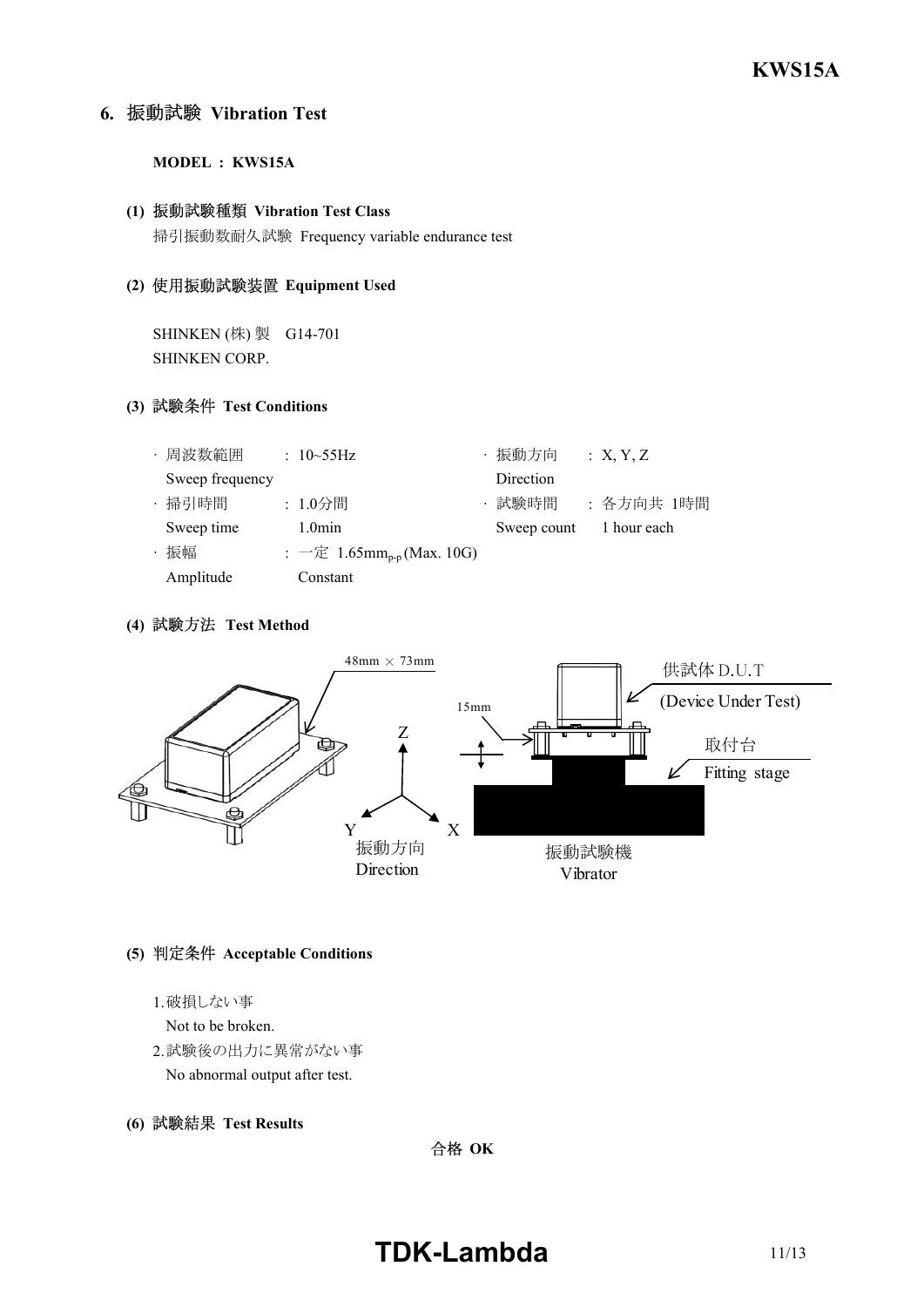### **7. ノイズシミュレート試験 Noise Simulate Test**

#### **MODEL : KWS15A**

#### **(1) Test Circuit and Equipment**



Equipment Used (Noise simulator) ノイズ研究所製 INS410 Noise Laboratory Co.,LTD

#### **(2) Test Conditions**

| · 入力電圧              | $: 100, 230$ VAC             | · ノイズ電圧        | : $0\sim2kV$       |
|---------------------|------------------------------|----------------|--------------------|
| Input voltage       |                              | Noise level    |                    |
| · 出力電圧              | : 定格                         | ・位相            | : $0 \sim 360$ deg |
| Output voltage      | Rated                        | Phase          |                    |
| · 出力電流              | $: 0\%, 100\%$<br>$\epsilon$ | 極性             | $: +,-$            |
| Output current      |                              | Polarity       |                    |
| · 周囲温度              | $\div$ 25 <sup>o</sup> C     | ・印加モード         | : ノーマル             |
| Ambient temperature |                              | Mode           | Normal             |
| ・パルス幅               | : $50 \sim 1000$ ns          | ・トリガ選択         | $:$ Line           |
| Pulse width         |                              | Trigger select |                    |

#### **(3) Acceptable Conditions**

1.試験中、5%を超える出力電圧の変動のない事

The regulation of output voltage must not exceed 5% of initial value during test.

- 2.試験後の出力電圧は初期値から変動していない事 The output voltage must be within the regulation of specification after the test.
- 3.発煙・発火のない事 Smoke and fire are not allowed.
- **(4) Test Results**

### 合格 OK

# **TDK-Lambda** 12/13